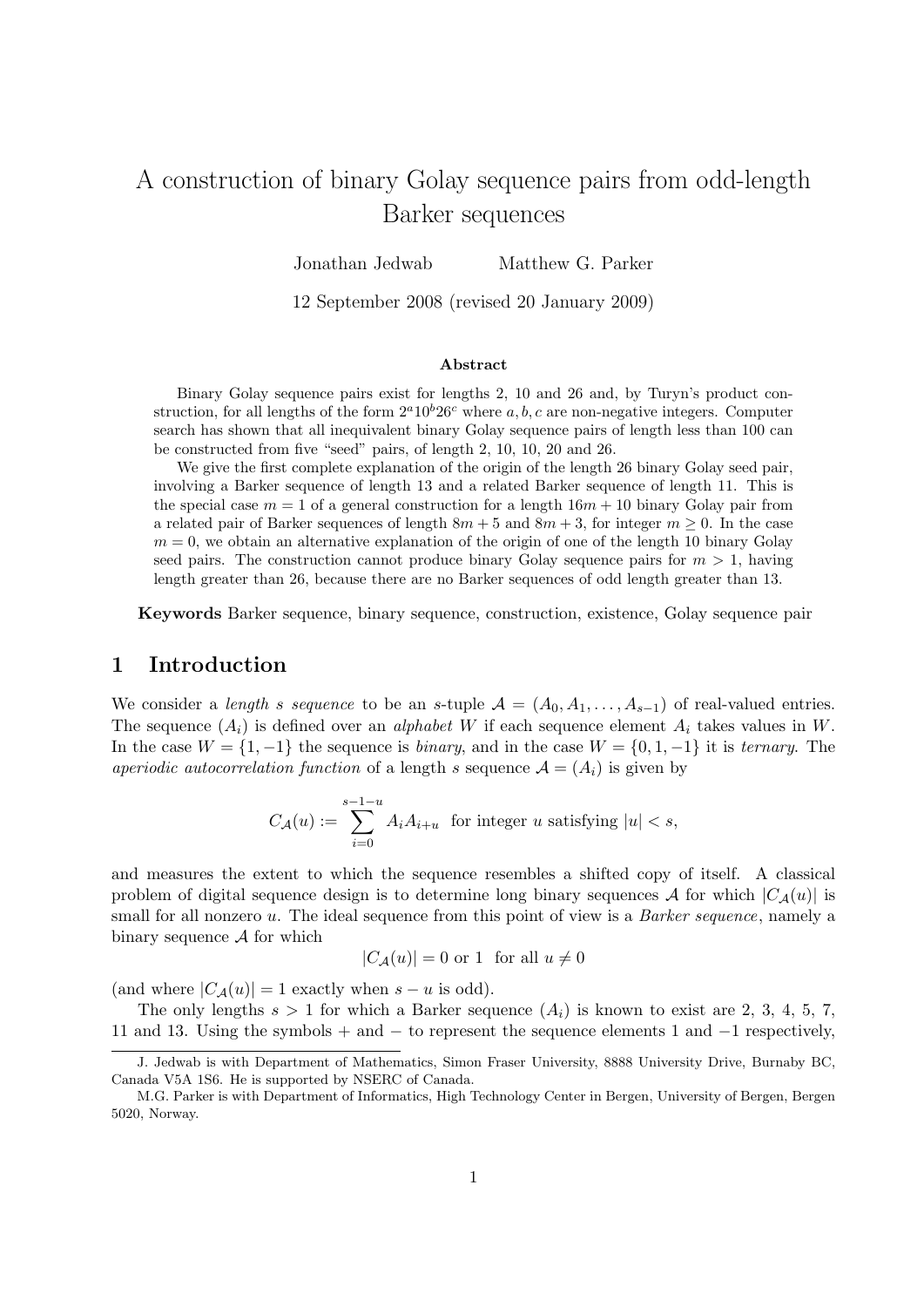examples for these lengths are

$$
s = 2: \left[ + + \right]
$$
  
\n
$$
s = 3: \left[ + + - \right]
$$
  
\n
$$
s = 4: \left[ + + + - \right]
$$
  
\n(1)

s = 5 : [+ + + − +] (2)

$$
s = 7: [ + + + - - + -]
$$

$$
s = 11: \; [++ + - - - + - - + -] \tag{3}
$$

$$
s = 13: \; [+ + + + + - - + + + - +] \tag{4}
$$

These examples are unique for their length, up to equivalence under one or more of the transformations

$$
(A_i) \mapsto (-A_i), \tag{5}
$$

$$
(A_i) \mapsto (A_{s-1-i}),\tag{6}
$$

$$
(A_i) \mapsto ((-1)^i A_i). \tag{7}
$$

No Barker sequence of length greater than 13 is known, and it has been conjectured since at least 1960 [18, p. II-2] that no such sequence exists. The conjecture is known to hold for even lengths  $s < 10^{22}$  [15], and was proved for all odd lengths in 1961:

**Theorem 1** (Turyn and Storer [19]). There is no Barker sequence of odd length  $s > 13$ .

See [12] for further details, and a survey of historical responses to the apparent nonexistence of long Barker sequences.

A length s Golay sequence pair is a pair of length s sequences  $A$  and  $B$  for which

 $C_A(u) + C_B(u) = 0$  for all  $u \neq 0$ .

A Golay sequence is a sequence that is a member of at least one Golay sequence pair. Golay sequences and Golay sequence pairs are of practical importance as an alternative to Barker sequences, and have been used in diverse digital information processing applications including infrared multislit spectrometry [8], optical time domain reflectometry [16], power control for multicarrier wireless transmission [3], and medical ultrasound [17]. Golay sequence pairs are also of theoretical importance for their mathematical structure. The two central theoretical questions are: for what lengths and over what alphabets does a Golay sequence pair exist, and how many distinct Golay sequences and Golay sequence pairs of a given length over a given alphabet are there? See [6] and [7] for recent progress on this second question, for length  $2^m$ .

Our principal interest in this paper is binary Golay sequence pairs. Examples of such pairs are known for lengths 2, length 10 (as classified by Golay [9] in 1961), and length 26 (as found by Golay [10] in 1962 by hand, and independently by Jauregui [11] by exhaustive computer search):

$$
s = 2: \begin{array}{c} A = [+ +] \\ B = [+ -] \end{array}
$$
 (8)

$$
s = 10: \begin{array}{c} A = [+ + - - + + + - + -] \\ B = [+ + + + + - + - - +] \end{array} \text{ (first pair)}
$$
 (9)

$$
s = 10: \begin{array}{l} A = \left[ + + - + - + - - + + \right] \\ B = \left[ + + - + + + + + - - \right] \end{array} \begin{array}{c} \text{(second pair)} \end{array} \tag{10}
$$

$$
s = 26: \begin{array}{l} \mathcal{A} = [+ + + + - + + - - + - + - + - + - + + + + - - + + + +] \\ \mathcal{B} = [+ + + + - + + + - - + + + + + + + + - + - - - + + + - - -] \end{array} \bigg\}.
$$
\n
$$
(11)
$$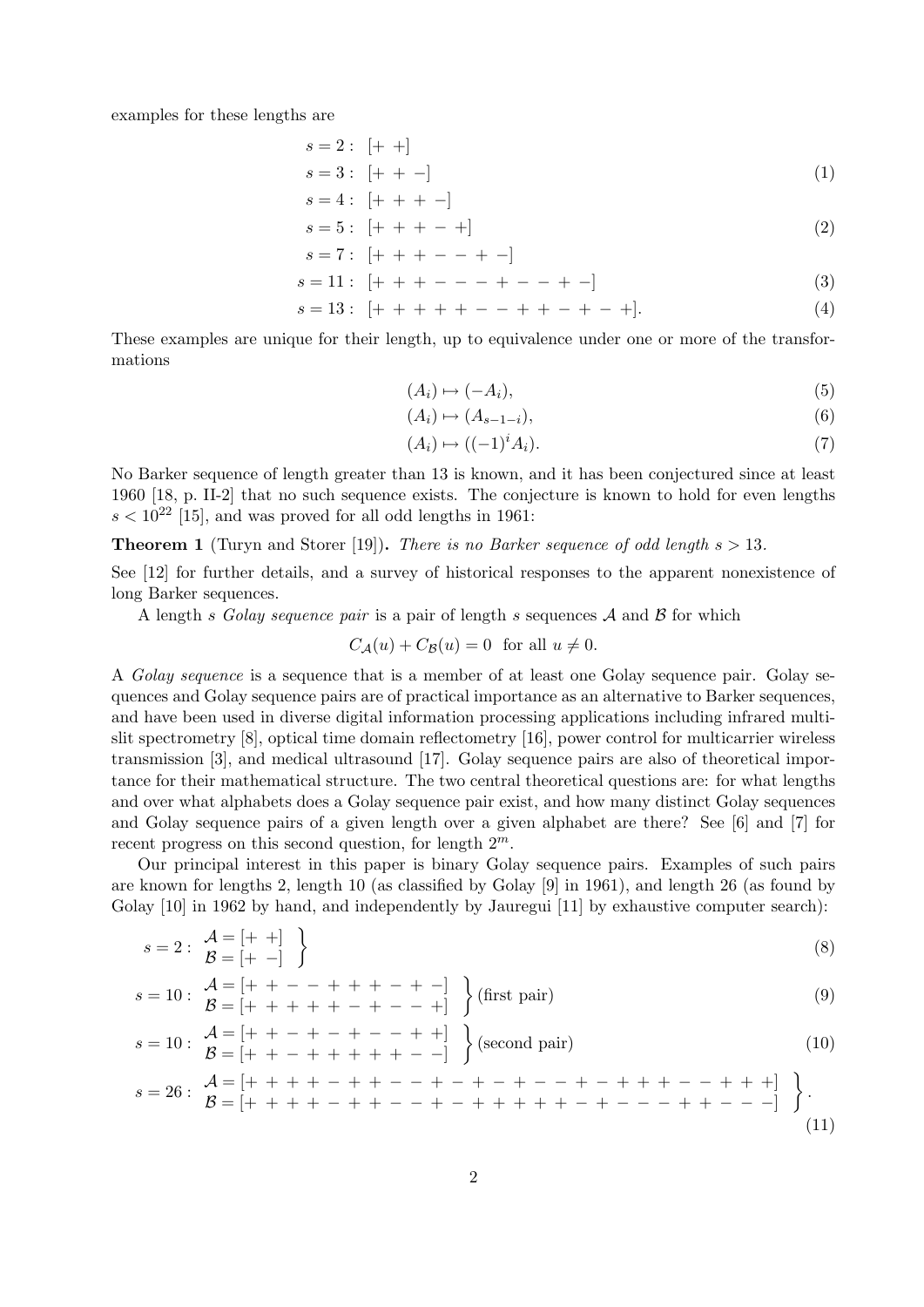An unordered binary Golay sequence pair  $\mathcal{A}, \mathcal{B}$  is considered equivalent to another pair of the same length if it can be transformed into that pair by a sequence of operations taken from: applying (5) to A or B; applying (6) to A or B; applying (7) to both A and B. Up to equivalence, the only binary Golay sequence pairs of length 2, 10 and 26 are  $(8)$ – $(11)$ .

In 1974, Turyn [20] gave a composition construction for binary Golay sequence pairs that produces a pair of length st from a pair of length s and a pair of length t. Repeated application of this construction to the pairs  $(8)$ –(11) shows that length  $2^a10^b26^c$  binary Golay sequence pairs exist for all integers  $a, b, c \geq 0$ ; and no binary Golay sequence pairs are known whose length does not have this form. Moreover, exhaustive computer search [1] shows that all inequivalent binary Golay sequence pairs of length less than 100 can be formed using a composition construction due to Budišin [2], starting from just five "seed" pairs: the pairs  $(8)-(11)$ , together with the length 20 binary Golay sequence pair

$$
\mathcal{A} = [+ + + + - + - - + + + - - + + - - +] \n\mathcal{B} = [+ + + + - + + + + + + - - - + - + - + - + + -] \n\}
$$
\n(12)

It is then natural to ask how the binary seed pairs  $(9)$ – $(12)$  arise. (The length 2 seed pair  $(8)$  hardly requires explanation but, if desired, it can be constructed from the trivial length 1 pair  $[+], [+]$ . While it is known that the length 10 seed pairs (9) and (10) can be constructed from the simple length 3 ternary Golay pair  $[+ + -]$ ,  $[+ 0 +]$  (see Section 4), no convincing explanation has yet been found for the origin of the length 26 seed pair (11).

In this paper we establish the (certainly to us) surprising result that the length 26 Golay seed pair (11) can be constructed from the length 13 Barker sequence (4) and the length 11 Barker sequence (3). In fact, we give a general construction for a binary Golay sequence pair of length  $16m + 10$  from a Barker sequence of length  $8m + 5$  and a related Barker sequence of length  $8m + 3$ , for any integer  $m \geq 0$ . In the case  $m = 0$ , this gives an alternative method of construction of the second length 10 Golay pair (10), from the length 5 Barker sequence (2) and the length 3 Barker sequence (1). Although, by Theorem 1, the construction cannot produce any new binary Golay sequence pairs, it nonetheless provides insight into how the numbers 10 and 26 arise in the study of binary Golay sequence pairs.

#### 2 Definitions and notation

This section contains definitions and notation that will be used in the rest of the paper.

Let  $\mathcal{A} = (A_i)$  be a sequence of length s. The polynomial corresponding to A (also known as the *generating function of*  $\mathcal{A}$ ) is the degree  $s - 1$  polynomial

$$
A(x) := \sum_{i=0}^{s-1} A_i x^i.
$$

If the elements of a sequence have been specified by a letter (in this case  $A$ ), use of the same letter for a polynomial will indicate that the polynomial corresponds to the sequence. We will use polynomial notation as a convenient description for sequence operations such as shifting, padding with zeroes, interleaving, and concatenation. Define the *energy* of  $A$  to be

$$
\epsilon({\mathcal A}):=\sum_{i=0}^{s-1}A_i^2.
$$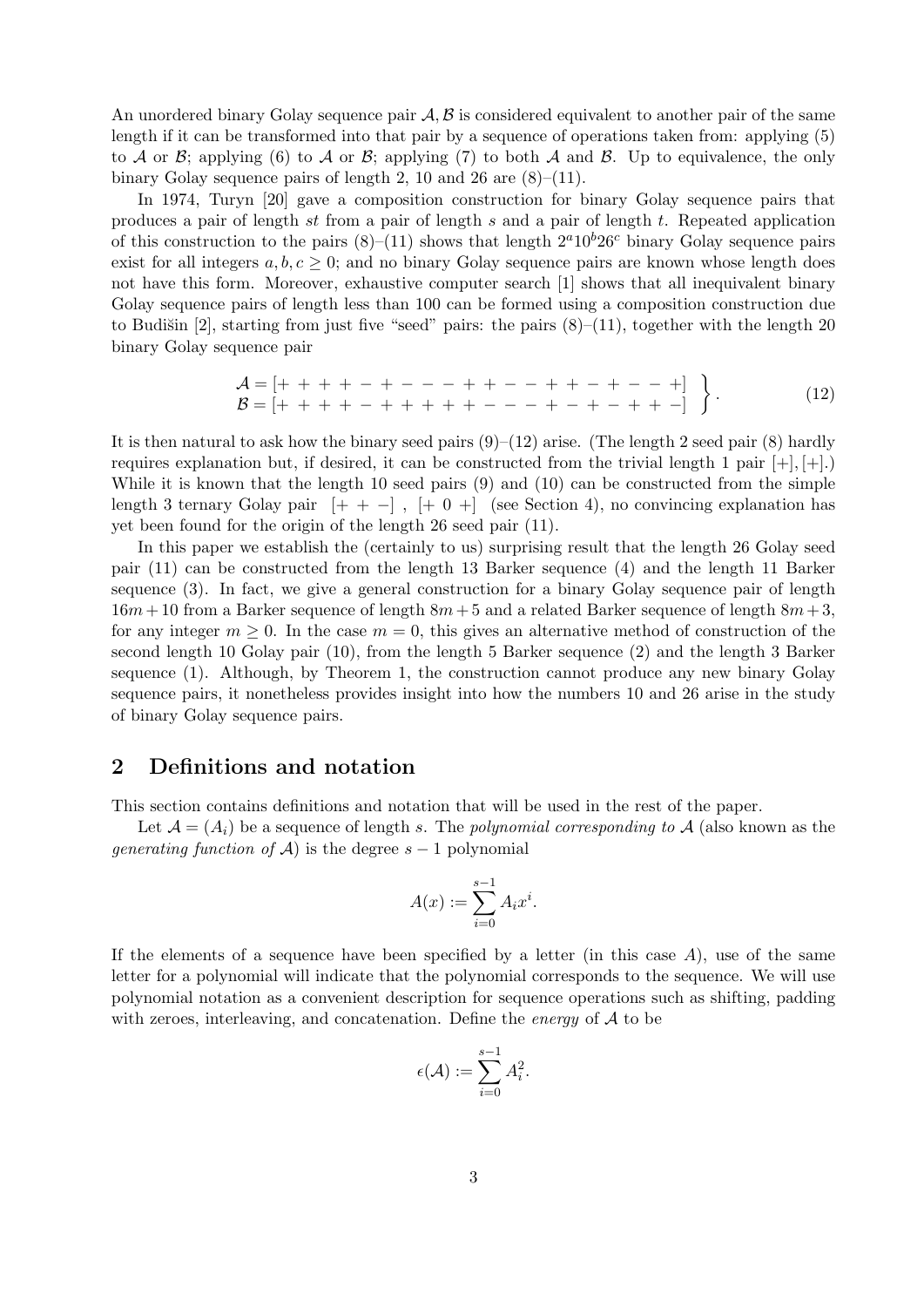It is straightforward to show that (for  $x \neq 0$ )

$$
\phi(A(x)) := A(x)A(x^{-1})
$$
  
= 
$$
\sum_{u=-(s-1)}^{s-1} C_A(u)x^u
$$
 (13)

$$
= \epsilon(\mathcal{A}) + \sum_{u=1}^{s-1} C_{\mathcal{A}}(u)(x^u + x^{-u}), \tag{14}
$$

since  $C_{\mathcal{A}}(u) = C_{\mathcal{A}}(-u)$  for all u. It follows that, for sequences  $\mathcal{A} = (A_i)$  and  $\mathcal{B} = (B_i)$  of equal length,

A and B form a Golay sequence pair if and only if  $\phi(A(x)) + \phi(B(x))$  is constant, (15)

and if (15) holds then the value of the constant is  $\epsilon(A) + \epsilon(B)$ . It also follows from the definition of  $\phi$  that

 $\phi(x^{j} A(x)) = \phi(A(x))$  for any integer j. (16)

Given a length s sequence  $\mathcal{A} = (A_i)$ , we write  $\mathcal{A}^* = (A_i^*)$  for the length s sequence given by

$$
A_i^* := A_{s-1-i} \quad \text{for } 0 \le i < s,
$$

which is the reverse of the sequence A. The polynomial corresponding to  $\mathcal{A}^*$  is then given by

$$
A^*(x) = x^{s-1}A(x^{-1}).
$$

We remark that extending the sequence A to length  $s+1$  by setting  $A_s = 0$  does not change  $A(x)$ , but does change  $\mathcal{A}^*$  and  $A^*(x)$ : the sequence length s must be specified whenever  $\mathcal{A}^*$  and  $A^*(x)$ are used. It is readily verified that, for any sequence  $\mathcal{A}$ ,

$$
C_{\mathcal{A}}(u) = C_{\mathcal{A}^*}(u) \quad \text{for all } u. \tag{17}
$$

A length s sequence  $(A_i)$  is symmetric if

$$
A_i = A_{s-1-i} \text{ for } 0 \le i < s,
$$

or equivalently  $A^*(x) = A(x)$ . It is anti-symmetric if

$$
A_i = -A_{s-1-i} \text{ for } 0 \le i < s,
$$

or equivalently  $A^*(x) = -A(x)$ . For example,  $A_1 = [0 + 0 - + - 0 + 0]$  is symmetric of length 9 and  $A_2 = \begin{bmatrix} + & 0 & 0 & - & 0 & 0 & - \end{bmatrix}$  is anti-symmetric of length 8, and the corresponding polynomials are  $A_1(x) = x - x^3 + x^4 - x^5 + x^7$  and  $A_2(x) = 1 - x^3 + x^4 - x^7$  respectively. Note that if the last element of  $A_1$ , namely 0, is removed then the resulting sequence  $A'_1 = [0 + 0 - + - 0 +]$  is no longer symmetric, even though the polynomial corresponding to  $\mathcal{A}'_1$  is identical to that for  $\mathcal{A}_1$ : the sequence length must be specified when describing symmetry or anti-symmetry of a sequence and its corresponding polynomial.

A binary length  $2s + 1$  sequence  $(A_i)$  is skew-symmetric if

$$
A_{s+i} = (-1)^i A_{s-i} \text{ for } 0 < i \le s.
$$

We can write the polynomial corresponding to a skew-symmetric sequence  $(A_i)$  of length  $2s + 1$  in the form

$$
A(x) = B(x^2) + xC(x^2),
$$
\n(18)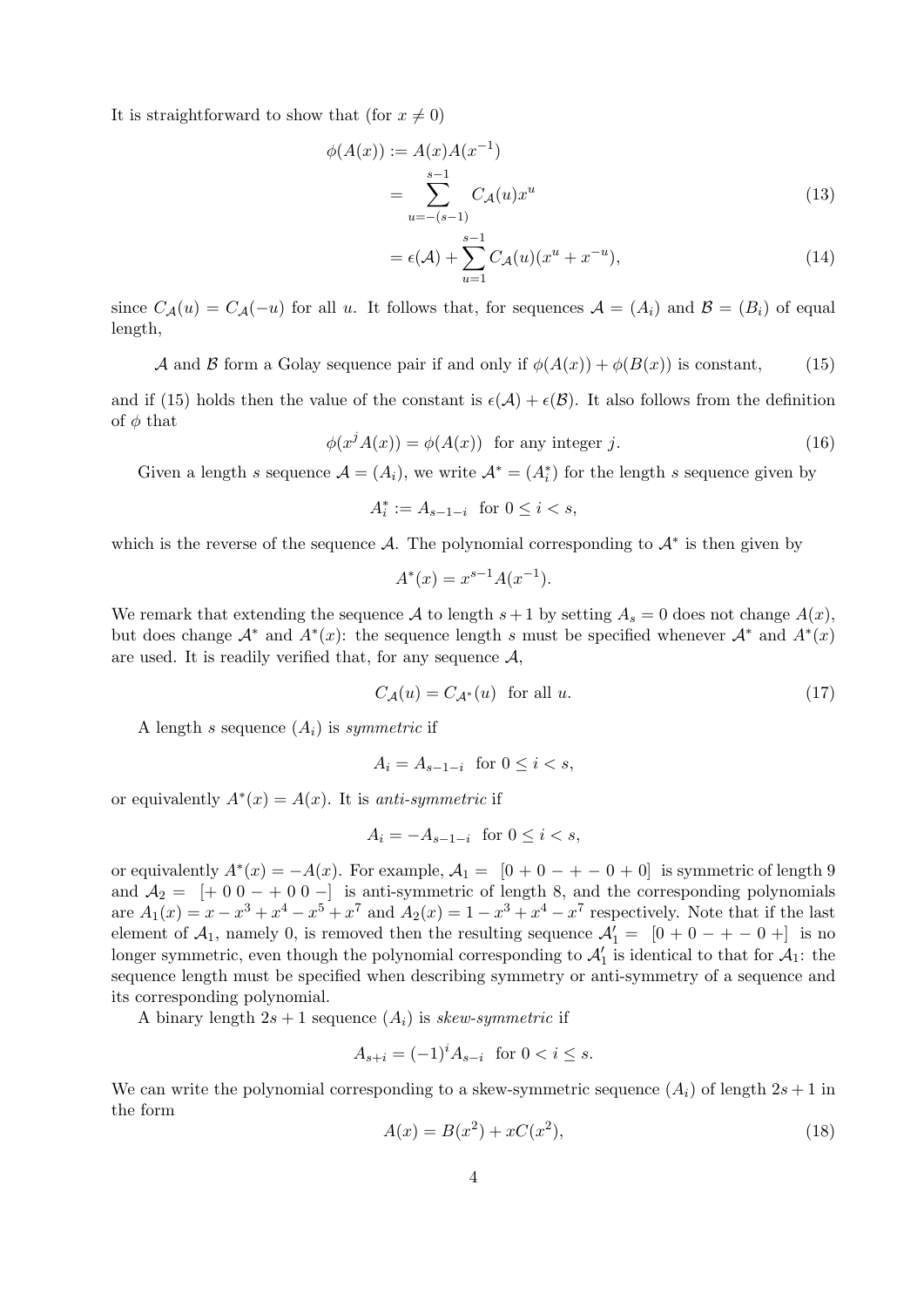where  $B(x^2)$  and  $xC(x^2)$  each correspond to a ternary sequence of length  $2s + 1$ . If s is even then the sequence corresponding to  $B(x^2)$  is symmetric and the sequence corresponding to  $xC(x^2)$  is anti-symmetric, while if s is odd then the sequence corresponding to  $B(x^2)$  is anti-symmetric and the sequence corresponding to  $xC(x^2)$  is symmetric.

Given sequences  $\mathcal{A} = (A_i)$  and  $\mathcal{B} = (B_i)$ , we write  $\mathcal{A} + \mathcal{B}$  for the sequence  $(A_i + B_i)$  and  $\mathcal{A} - \mathcal{B}$ for the sequence  $(A_i - B_i)$ . It is easily verified that

$$
C_{\mathcal{A}+\mathcal{B}}(u) + C_{\mathcal{A}-\mathcal{B}}(u) = 2C_{\mathcal{A}}(u) + 2C_{\mathcal{B}}(u). \tag{19}
$$

For a sequence  $\mathcal{A} = (A_i)$  and a real constant K, we write KA for the sequence  $(KA_i)$ .

# 3 Preliminary results

This section contains preliminary results that will be required in the proof of the construction.

Any Barker sequence of odd length  $2s + 1$  is skew-symmetric, and its aperiodic autocorrelation function is completely determined by the parity of s:

**Lemma 2** (Turyn and Storer [19]). Let A be a Barker sequence of odd length  $2s + 1$ . Then A is skew-symmetric, and

$$
C_{\mathcal{A}}(2u) = (-1)^s \quad \text{for } 0 < u \le s
$$
\n
$$
C_{\mathcal{A}}(2u+1) = 0 \quad \text{for } 0 \le u < s.
$$

(It follows from Lemma 2 that a given Barker sequence of odd length  $s > 1$  is equivalent to exactly three other binary sequences, all of which can be generated by the transformations (5) and (6) without needing to use (7).)

The following result is useful for transferring consideration from sequences  $A + B$  and  $A - B$  to (any shifted version of) sequences  $A$  and  $B$ :

**Lemma 3.** Let  $A(x)$  and  $B(x)$  be polynomials corresponding to sequences, and let j, k be integers. Then

$$
\phi(A(x) + B(x)) + \phi(A(x) - B(x)) = 2\phi(x^{j}A(x)) + 2\phi(x^{k}B(x)).
$$

*Proof.* Multiply (19) by  $x^u$  and sum over all u. By (13), we obtain

$$
\phi(A(x) + B(x)) + \phi(A(x) - B(x)) = 2\phi(A(x)) + 2\phi(B(x)).
$$

The result follows from (16).

It follows from (15) that we can transform one Golay sequence pair into another:

**Corollary 4.** For any integers j, k, the sequences whose corresponding polynomials are  $x^{j}A(x)$ and  $x^k B(x)$  form a Golay pair if and only if the sequences whose corresponding polynomials are  $A(x) + B(x)$  and  $A(x) - B(x)$  form a Golay pair.

The case  $j = k = 0$  of the next result shows that the function  $\phi$  operates linearly on the sum of a symmetric and anti-symmetric sequence. This result is stated and proved for even  $s$  in [14], but holds without modification for all s:

**Lemma 5** (Koukouvinos *et al.* [14, Theorem 2]). Let  $\mathcal{A} = (A_i)$  and  $\mathcal{B} = (B_i)$  be sequences of equal length s, where A is symmetric and B is anti-symmetric, and let j, k be integers. Then

$$
\phi(A(x) + B(x)) = \phi(x^j A(x)) + \phi(x^k B(x)).
$$

 $\Box$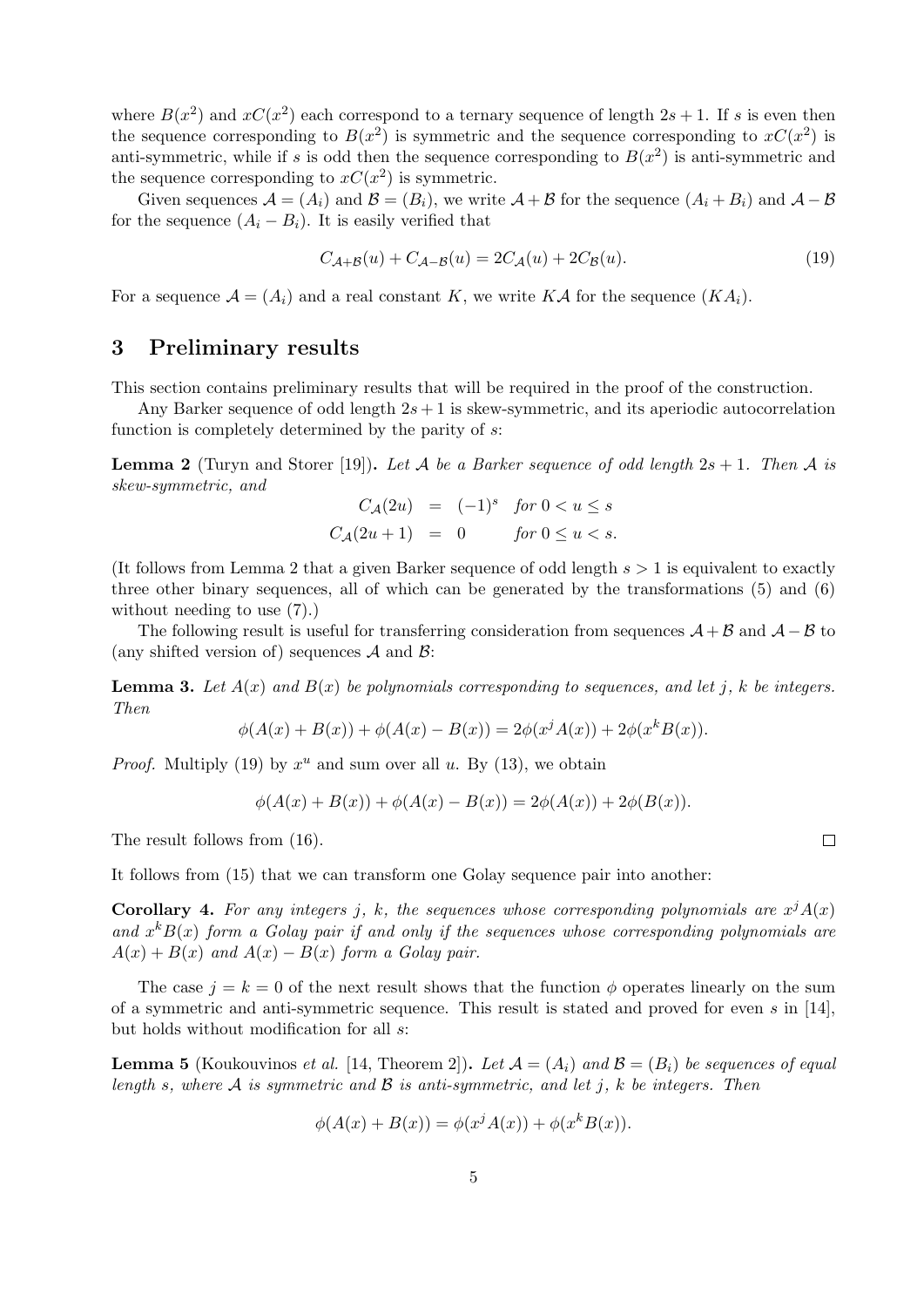*Proof.* Since  $\mathcal A$  is symmetric and  $\mathcal B$  is anti-symmetric,

$$
\mathcal{A} + \mathcal{B} = \mathcal{A}^* - \mathcal{B}^*
$$

$$
= (\mathcal{A} - \mathcal{B})^*,
$$

because A and B have equal length s. Therefore, for all  $u$ ,

$$
C_{\mathcal{A}+\mathcal{B}}(u) = C_{(\mathcal{A}-\mathcal{B})^*}(u)
$$
  
=  $C_{\mathcal{A}-\mathcal{B}}(u)$ ,

by (17). Substitution for  $C_{\mathcal{A}-\mathcal{B}}(u)$  in (19) gives

$$
C_{\mathcal{A}+\mathcal{B}}(u) = C_{\mathcal{A}}(u) + C_{\mathcal{B}}(u) \text{ for all } u.
$$

By (13), we obtain

$$
\phi(A(x) + B(x)) = \phi(A(x)) + \phi(B(x)).
$$

The result follows from (16).

A classical result due to Golay shows that the elements of a non-trivial binary Golay sequence pair occur in "quads" whose product is −1:

**Lemma 6** (Golay [9]). Suppose that binary sequences  $(A_i)$  and  $(B_i)$  form a Golay pair of length s > 1. Then s is even and

$$
\{A_i, B_i, A_{s-1-i}, B_{s-1-i}\} \in \{\{+, +, +, -\}, \{+, -, -, -\}\} \quad \text{for } 0 \le i < s.
$$

#### 4 A construction of binary Golay sequence pairs

This section describes the construction and its relation to previous studies.

We saw in Section 1 that the length 26 binary Golay seed pair (11), shown as  $A_3$ ,  $B_3$  in Figure 1, is unique up to equivalence. By Corollary 4 with  $j = k = 0$ , together with (17), the ternary sequences

$$
A_2 := (A_3 + B_3)/2 \text{ and } B_2 := (A_3 - B_3)^*/2 \tag{20}
$$

form a Golay sequence pair. By a further application of Corollary 4 with  $j = k = 0$ , the ternary sequences

$$
\mathcal{A}_1 := (\mathcal{A}_2 + \mathcal{B}_2)/2 \text{ and } \mathcal{B}_1 := (\mathcal{A}_2 - \mathcal{B}_2)/2 \tag{21}
$$

also form a Golay sequence pair. Eliahou, Kervaire and Saffari [5] observed that transformations (20) and (21) can be applied to any binary Golay sequence pair  $A_3$ ,  $B_3$  to derive Golay pairs  $A_2$ ,  $B_2$  and  $A_1$ ,  $B_1$  (called, after suitable normalisation, the *penultimate pair* and *antepenultimate pair* respectively of the pair  $\mathcal{A}_3$ ,  $\mathcal{B}_3$  in [5]); and since the positions of the zero elements of  $\mathcal{A}_2$  and  $\mathcal{B}_2$ must match (by applying Lemma 6 to the pair  $A_3$ ,  $B_3$ ), both derived Golay pairs will be ternary. Transforming the binary Golay pair  $A_3$ ,  $B_3$  into the ternary Golay pair  $A_1$ ,  $B_1$  in this way is advantageous if it is easily seen that  $A_1$ ,  $B_1$  form a Golay pair; in that case, we can explain the existence of the Golay pair  $A_3$ ,  $B_3$  from  $A_1$ ,  $B_1$  by reversing the process under Corollary 4.

For example, let  $\mathcal{F} = [+ + -]$  and  $\mathcal{G} = [+ 0 +]$  be the length 3 ternary Golay pair with corresponding polynomials  $F(x) = 1 + x - x^2$  and  $G(x) = 1 + x^2$  respectively. When transformations (20) and (21) are applied to the first length 10 binary Golay seed pair (9), the polynomials corresponding to the sequences  $\mathcal{A}_1$  and  $\mathcal{B}_1$  are  $xF(x^3)$  and  $G(x^3)$  respectively; for the second length 10 binary Golay seed pair (10), these polynomials are  $F(x)$  and  $x^3G(x)$ . Therefore both length 10

 $\Box$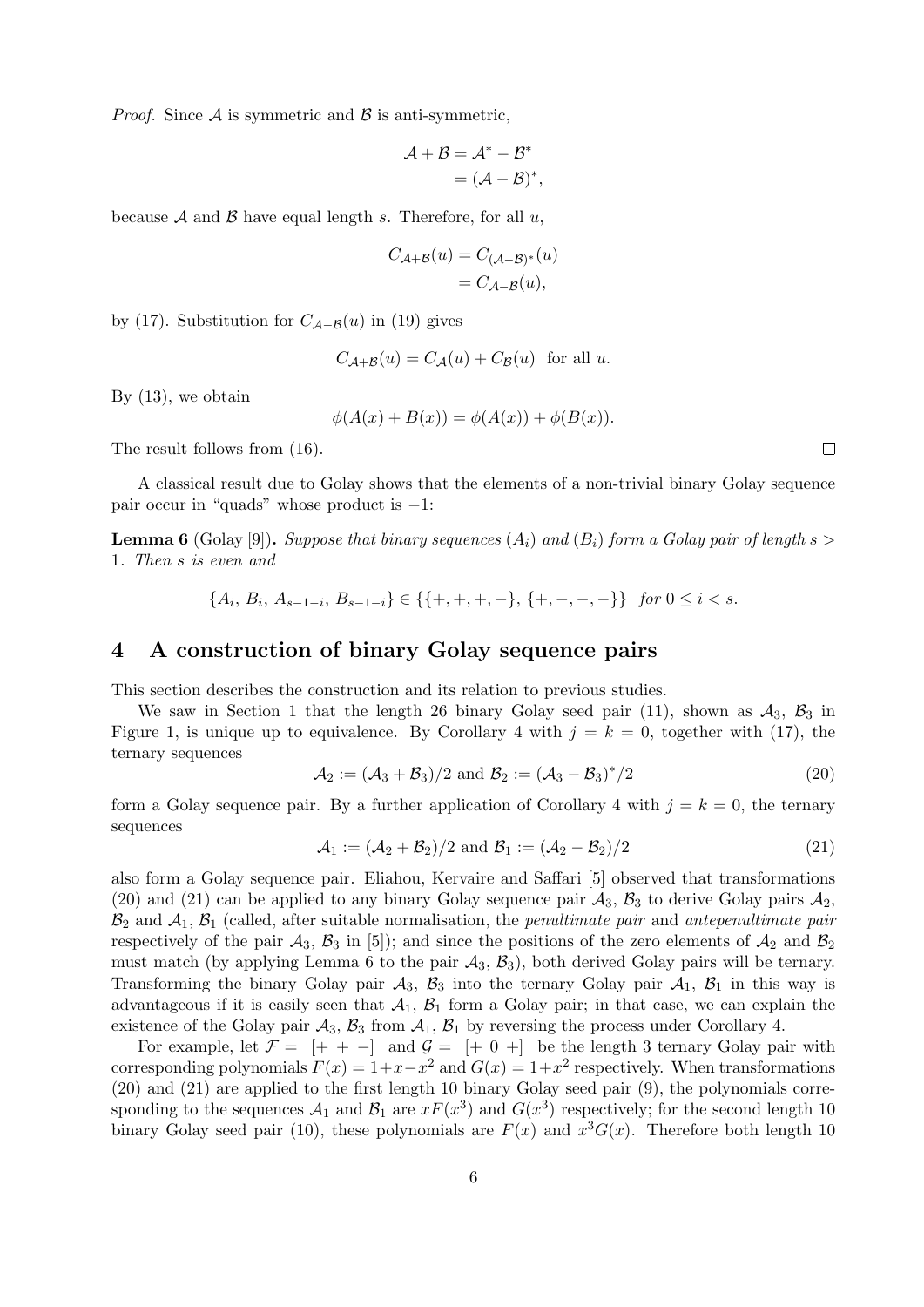| $B_3 = [ + + + + - + + - - + - + + + + + + - + - - - + + - - - ]$                                                                |  |  |  |  |  |  |  |  |  |  |  |  |  |  |
|----------------------------------------------------------------------------------------------------------------------------------|--|--|--|--|--|--|--|--|--|--|--|--|--|--|
| $A_2 = [ + + + + - + + - - + - + 0 + 0 0 0 0 0 0 0 0 0 0 0 0 ]$<br>$B_2 = [ + + + - - + + + - + - - 0 - 0 0 0 0 0 0 0 0 0 0 0 ]$ |  |  |  |  |  |  |  |  |  |  |  |  |  |  |
|                                                                                                                                  |  |  |  |  |  |  |  |  |  |  |  |  |  |  |

Figure 1: Decomposition of the length 26 binary Golay sequence pair under two applications of Corollary 4

seed pairs can be constructed using (16) from the simple ternary Golay pair  $\mathcal{F}, \mathcal{G}$ , as noted in [5], and no further explanation of their origin is required. (See [7] for a generalisation of this technique, that constructs new Golay pairs of length  $2^m$  over non-binary alphabets.)

But when the transformations (20) and (21) are applied to the length 26 binary Golay seed pair, as shown in Figure 1, it is not clear how the resulting ternary pair  $A_1$ ,  $B_1$  arises. A partial explanation was provided by C.H. Yang, who gave the general construction of Theorem 7 for a binary Golay sequence pair of length  $8k+2$  from binary sequences  $\mathcal{G}, \mathcal{H}$  and  $\mathcal{J}$ . (Yang's construction is described without proof in [13], and attributed there to Ref. 15, a paper in preparation. However this reference does not seem to have appeared in print, and neither do unpublished articles by the same author with similar titles cited elsewhere as not yet published [5, Ref. Y3],

**Theorem 7** (C.H. Yang). Let  $k \geq 1$  be an integer. Let G be an anti-symmetric binary sequence of length 2k, H be a binary sequence of length k, and J be a symmetric binary sequence of length k, with corresponding polynomials  $G(x)$ ,  $H(x)$  and  $J(x)$ . Suppose that

$$
\phi(G(x)) + \phi(H(x^{2}) + x^{2k-1}) + \phi(J(x^{2})) \text{ is constant,}
$$
\n(22)

and define

$$
A_1(x) := G(x^2) + xJ(x^4) \text{ and } B_1(x) := x^3 H(x^4) + x^{4k+1},
$$
\n(23)

$$
A_2(x) := A_1(x) + B_1(x) \text{ and } B_2(x) := A_1(x) - B_1(x), \tag{24}
$$

$$
A_3(x) := A_2(x) + x^{4k} B_2^*(x) \text{ and } B_3(x) := A_2(x) - x^{4k} B_2^*(x).
$$

Then the sequences whose corresponding polynomials are  $A_3(x)$  and  $B_3(x)$  form a length  $8k + 2$ binary Golay pair.

By taking  $k = 1$  and

$$
\begin{aligned}\nG(x) &= 1 - x \\
H(x) &= 1 \\
J(x) &= 1\n\end{aligned}
$$
\n(25)

in Theorem 7, we obtain the second length 10 binary Golay seed pair (10). Moreover, by taking  $k = 3$  and

$$
G(x) = 1 + x - x^{2} + x^{3} - x^{4} - x^{5}
$$
  
\n
$$
H(x) = 1 - x + x^{2}
$$
  
\n
$$
J(x) = 1 + x + x^{2}
$$
\n(26)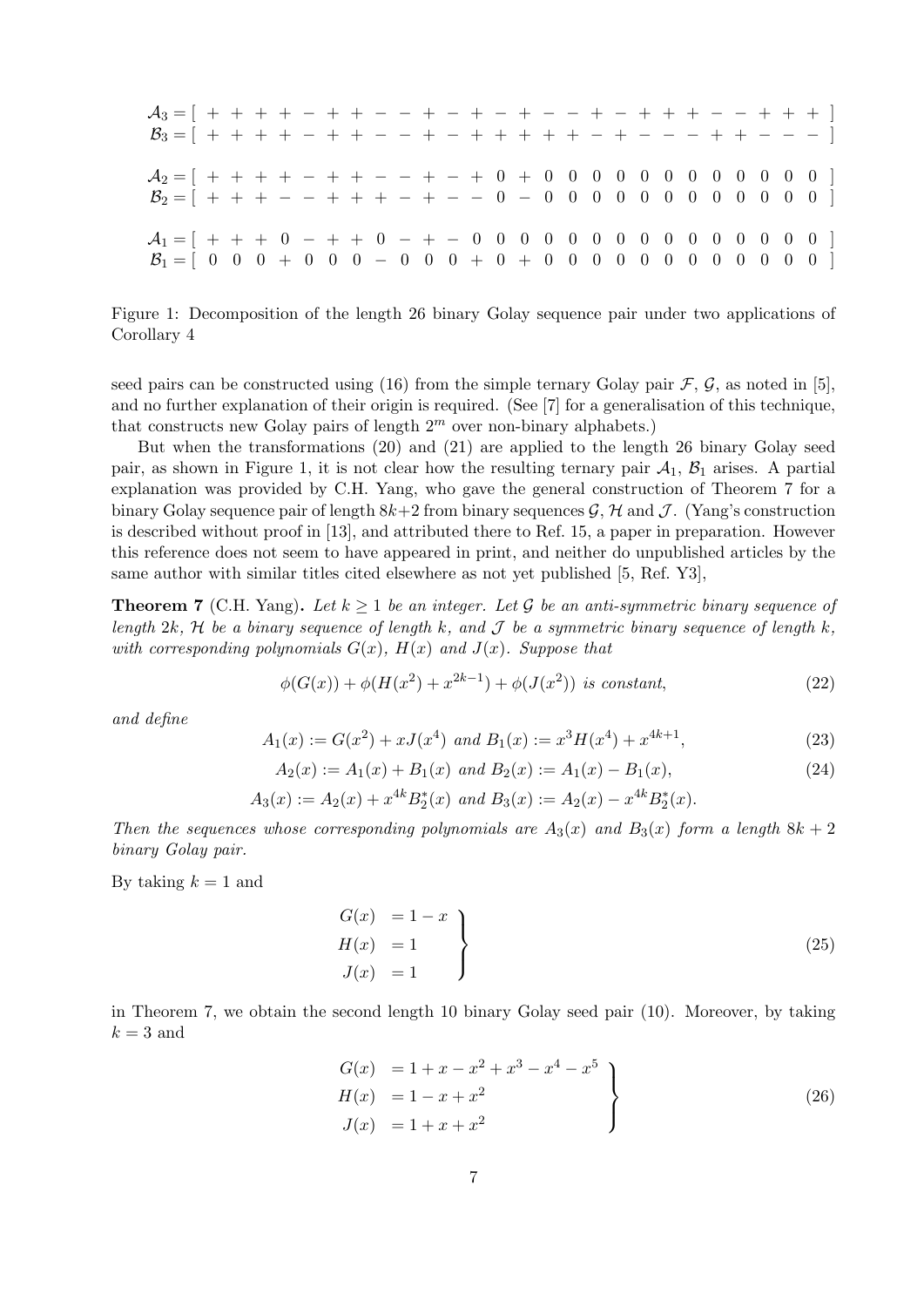in Theorem 7, we obtain the length 26 binary Golay seed pair (11). However it is not clear why sequences  $\mathcal{G}, \mathcal{H}$  and  $\mathcal{J}$  having the required symmetry properties and whose corresponding polynomials satisfy the key equation (22) should exist, at least in the case  $k = 3$ , so Theorem 7 still does not satisfactorily explain how the pair (11) arises.

We now present what we believe is the first convincing explanation of the origin of the length 26 binary Golay seed pair, which also gives an alternative construction for the second length 10 binary Golay seed pair. Our construction can be viewed as the special case of  $k = 2m + 1$  odd and  $J(x) = \sum_{i=0}^{2m} x^i$  of Theorem 7; the novelty lies in how the polynomials  $G(x)$  and  $H(x)$  are derived. Our motivating observation was that when sequence elements 2i and  $2i + 1$  of  $\mathcal{A}_2$  in Figure 1 are interchanged for all  $i$ , we recover the length 13 Barker sequence (4) (followed by 13 zeroes); and when we apply the same operation to  $\mathcal{B}_2$  in Figure 1, we recover the image of the length 11 Barker sequence (3) under the equivalence transformation (7) (preceded by  $a + symbol$ , and followed by a − symbol and 13 zeroes)! It is readily shown from (23) and (24) that this is equivalent to the observation that, for  $G(x)$  and  $H(x)$  as given in (26) and  $m = 1$ , we can decompose the polynomial corresponding to the length 13 Barker sequence (4) as

$$
xG(x^{2}) + x^{2}H(x^{4}) + \sum_{i=0}^{2m+1} x^{4i}, \qquad (27)
$$

and the polynomial corresponding to the length 11 Barker sequence (3) in the related form

$$
G(x^{2}) + xH(x^{4}) - \sum_{i=0}^{2m-1} x^{4i+3}.
$$
\n(28)

Furthermore, for  $G(x)$  and  $H(x)$  as given in (25) and  $m = 0$ , we can decompose the polynomial corresponding to the length 5 Barker sequence (2) in the form (27) and the polynomial corresponding to the length 3 Barker sequence (1) in the form (28). These observations suggest a general construction for a binary Golay sequence pair of length  $16m + 10$  from a Barker sequence of length  $8m + 5$  having the form (27) and a Barker sequence of length  $8m + 3$  having the related form (28), for any integer  $m \geq 0$ . We consider the related Barker sequences of this construction to be given initial objects, and make use of the structural properties of odd-length Barker sequences given by Lemma 2.

**Theorem 8.** Let  $m \geq 0$  be an integer. Suppose that there exist Barker sequences  $S_1$  and  $S_2$  of length  $8m + 5$  and  $8m + 3$  respectively, whose corresponding polynomials have the form

$$
S_1(x) := xG(x^2) + x^2H(x^4) + \sum_{i=0}^{2m+1} x^{4i},
$$
  

$$
S_2(x) := G(x^2) + xH(x^4) - \sum_{i=0}^{2m-1} x^{4i+3}
$$

for some binary sequences  $\mathcal{G} = (G_i)$  and  $\mathcal{H} = (H_i)$  of length  $4m + 2$  and  $2m + 1$  respectively. Let  $\mathcal{A}_1, \mathcal{B}_1$  be the length  $8m + 6$  ternary sequences with corresponding polynomials

$$
A_1(x) := G(x^2) + \sum_{i=0}^{2m} x^{4i+1} \text{ and } B_1(x) := x^3 H(x^4) + x^{8m+5},
$$

let  $A_2$ ,  $B_2$  be the length  $8m + 6$  ternary sequences with corresponding polynomials

$$
A_2(x) := A_1(x) + B_1(x)
$$
 and  $B_2(x) := A_1(x) - B_1(x)$ ,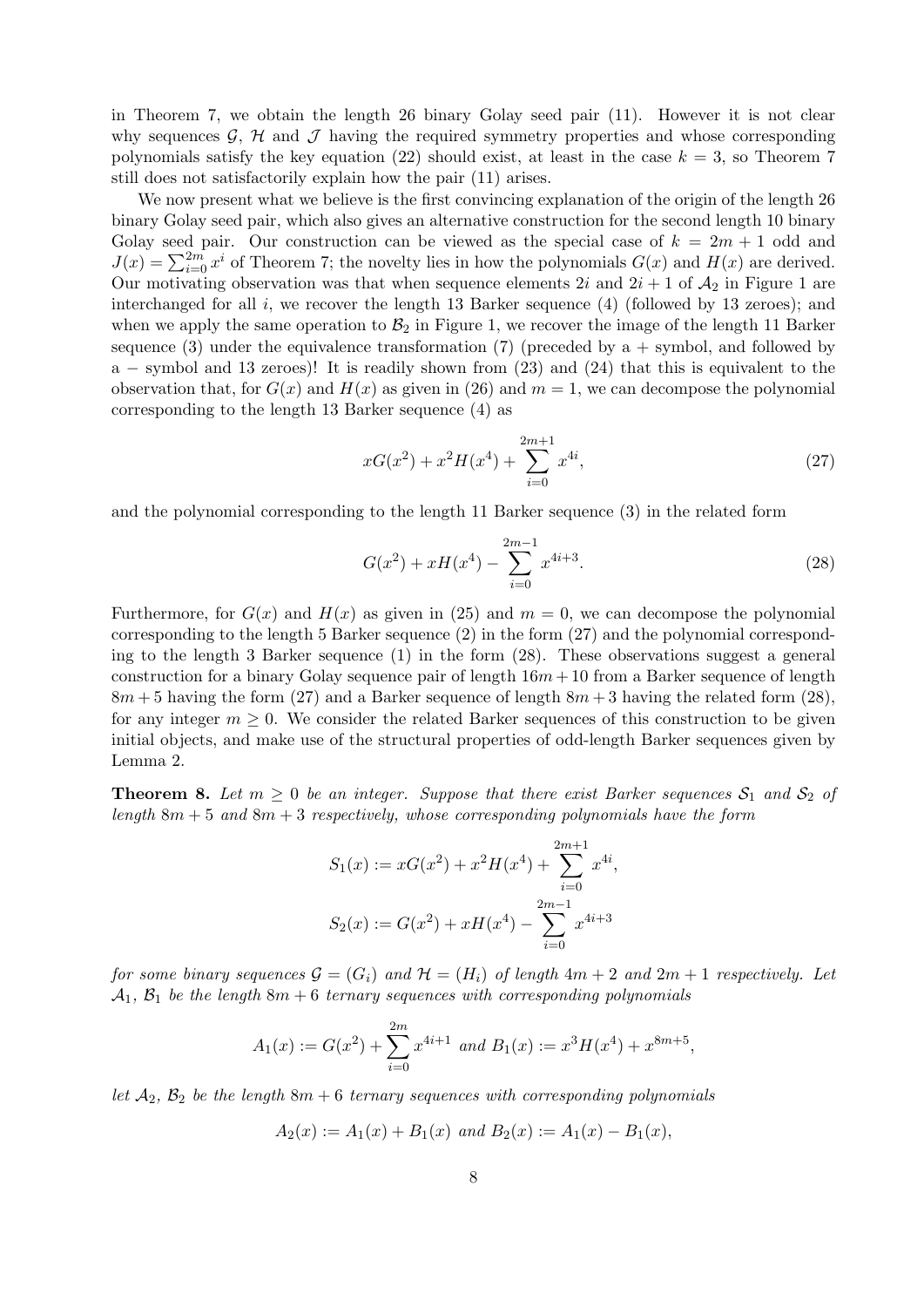and let  $\mathcal{A}_3$ ,  $\mathcal{B}_3$  be the length 16m + 10 binary sequences with corresponding polynomials

$$
A_3(x) := A_2(x) + x^{8m+4} B_2^*(x)
$$
 and  $B_3(x) := A_2(x) - x^{8m+4} B_2^*(x)$ .

Then  $A_3$  and  $B_3$  form a length  $16m + 10$  binary Golay pair.

*Proof.* We can verify from the definition of  $A_i$  and  $B_i$  for  $i = 1, 2, 3$  that  $A_3$  and  $B_3$  are indeed length  $16m + 10$  binary sequences. We claim that  $\mathcal{A}_1$  and  $\mathcal{B}_1$  form a Golay pair. It then follows from Corollary 4 with  $j = k = 0$  that  $\mathcal{A}_2$  and  $\mathcal{B}_2$  form a Golay pair. Then from (17), together with Corollary 4 with  $j = 0$ ,  $k = -(8m + 4)$ , it follows that  $\mathcal{A}_3$  and  $\mathcal{B}_3$  form a Golay pair, completing the proof. It remains only to establish the claim.

We note firstly that by Lemma 2, the Barker sequence  $S_1$  of length  $8m + 5$  is skew-symmetric. By writing  $S_1(x)$  in the form (18), it follows that

the polynomial  $H(x^4)$  corresponds to a symmetric sequence of length  $8m + 1$ , (29)

and

the polynomial  $G(x^2)$  corresponds to an anti-symmetric sequence of length  $8m + 3$ . (30)

We next use (16) to write  $\phi(B_1(x)) = \phi(B_1(x)/x)$ , so that from the definition of  $A_1(x)$  and  $B_1(x)$ we have

$$
2\left[\phi(A_1(x)) + \phi(B_1(x))\right] = 2\phi \left(G(x^2) + \sum_{i=0}^{2m} x^{4i+1}\right) + 2\phi \left(x^2 H(x^4) + x^{8m+4}\right)
$$

$$
= 2\phi \left(G(x^2)\right) + 2\phi \left(\sum_{i=0}^{2m} x^{4i}\right) + 2\phi \left(x^2 H(x^4) + x^{8m+4}\right),
$$

by (30) and Lemma 5 with  $s = 8m + 3$ ,  $A(x) = \sum_{i=0}^{2m} x^{4i+1}$ ,  $B(x) = G(x^2)$ ,  $j = -1$  and  $k = 0$ . By applying Lemma 3 with  $A(x) = x^2 H(x^4) + x^{8m+4}$ ,  $B(x) = \sum_{i=0}^{2m} x^{4i}$  and  $j = k = 0$ , we then obtain

$$
2\left[\phi(A_1(x)) + \phi(B_1(x))\right]
$$
  
=  $2\phi\left(G(x^2)\right) + \phi\left(x^2H(x^4) + \sum_{i=0}^{2m+1} x^{4i}\right) + \phi\left(x^2H(x^4) + x^{8m+4} - \sum_{i=0}^{2m} x^{4i}\right).$  (31)

Now by (29) and (30) we can apply Lemma 5 with  $s = 8m + 5$ ,  $A(x) = x^2 H(x^4) + \sum_{i=0}^{2m+1} x^{4i}$ ,  $B(x) = xG(x^2)$ ,  $j = 0$  and  $k = -1$  to obtain from the definition of  $S_1(x)$  that

$$
\phi(S_1(x)) = \phi(G(x^2)) + \phi\left(x^2 H(x^4) + \sum_{i=0}^{2m+1} x^{4i}\right).
$$
\n(32)

We can similarly apply Lemma 5 with  $s = 8m + 3$ ,  $A(x) = xH(x^4) - \sum_{i=0}^{2m-1} x^{4i+3}$ ,  $B(x) = G(x^2)$ ,  $j = 1$  and  $k = 0$  to obtain from the definition of  $S_2(x)$  that

$$
\phi(S_2(x)) = \phi(G(x^2)) + \phi\left(x^2 H(x^4) - \sum_{i=1}^{2m} x^{4i}\right)
$$
  
=  $\phi(G(x^2)) + \phi\left(x^2 H(x^4) + x^{8m+4} - \sum_{i=0}^{2m} x^{4i}\right) - \phi\left(x^{8m+4} - 1\right)$  (33)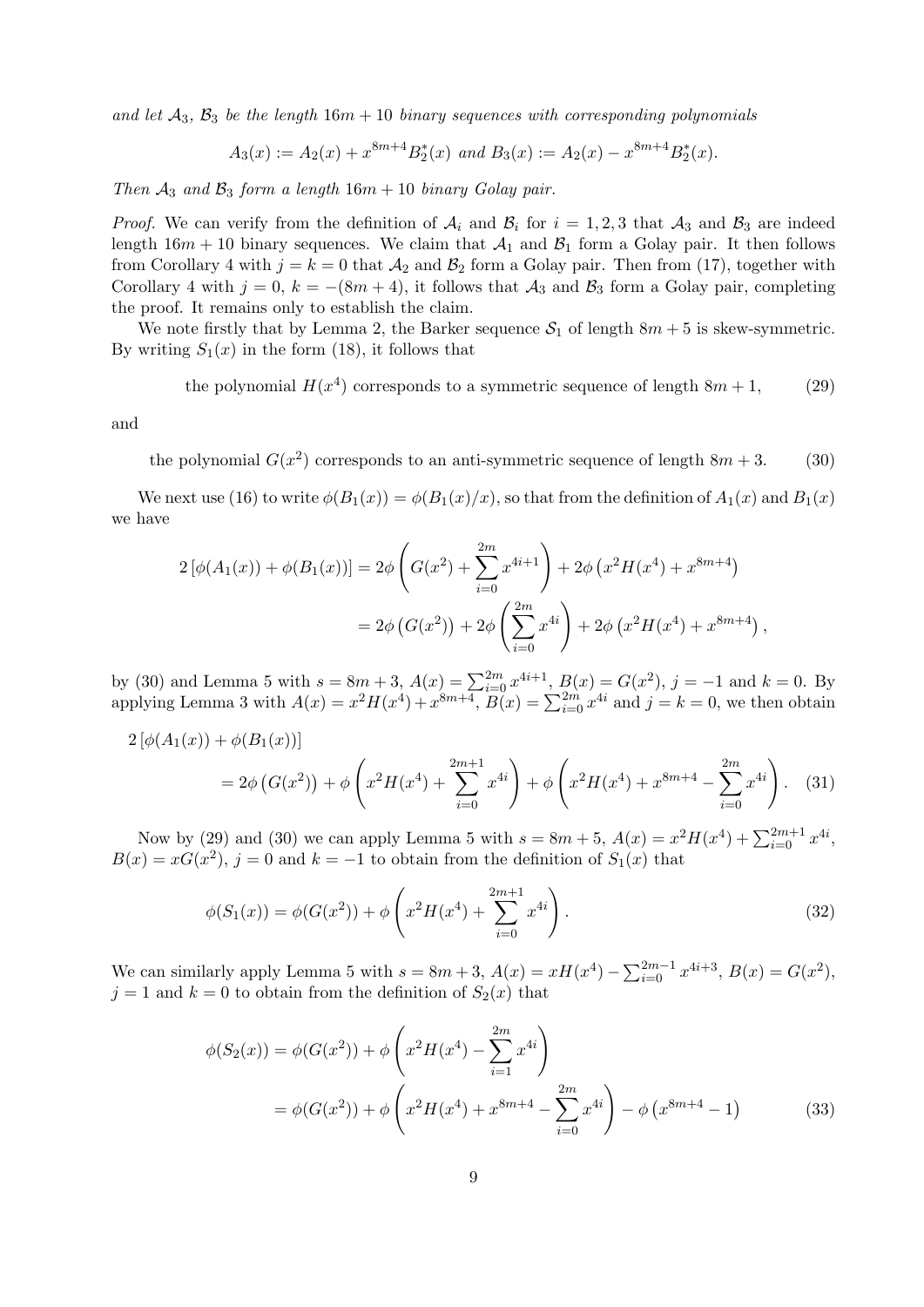by (29) and Lemma 5 with  $s = 8m + 5$ ,  $A(x) = x^2H(x^4) - \sum_{i=1}^{2m} x^{4i}$ ,  $B(x) = x^{8m+4} - 1$  and  $j = k = 0$ . Substitution of (32) and (33) in (31) then gives

$$
2\left[\phi(A_1(x)) + \phi(B_1(x))\right] = \phi(S_1(x)) + \phi(S_2(x)) + \phi(x^{8m+4} - 1)
$$
  
=  $\phi(S_1(x)) + \phi(S_2(x)) + 2 - x^{8m+4} - x^{-(8m+4)}$  (34)

 $\Box$ 

by the definition of  $\phi$ . But  $S_1$  and  $S_2$  are respectively a Barker sequence of length  $8m + 5$  and  $8m + 3$ , and so by Lemma 2 and (14) we have

$$
\phi(S_1(x)) = 8m + 5 + \sum_{u=1}^{4m+2} 1.(x^{2u} + x^{-2u}),
$$
  

$$
\phi(S_2(x)) = 8m + 3 + \sum_{u=1}^{4m+1} (-1).(x^{2u} + x^{-2u}).
$$

Substitution in (34) then gives

$$
2\left[\phi(A_1(x)) + \phi(B_1(x))\right] = 16m + 10,
$$

so that  $A_1$  and  $B_1$  form a Golay pair by (15). This establishes the claim.

For the case  $m = 1$  of Theorem 8, take  $S_1$  to be the length 13 Barker sequence (4) and take  $S_2$  to be the length 11 Barker sequence (3). This fixes the sequences  $\mathcal{G} = [+ + - + -]$  and  $\mathcal{H} = [+ - +]$ . The pairs  $\mathcal{A}_i$ ,  $\mathcal{B}_i$  for  $i = 1, 2, 3$  are then determined as in Figure 1 (but without 12 trailing zeroes for  $i = 1, 2$ , and  $\mathcal{A}_3$ ,  $\mathcal{B}_3$  is the length 26 binary Golay seed pair (11). For the case  $m = 0$  of Theorem 8, take  $S_1$  to be the length 5 Barker sequence (2) and take  $S_2$  to be the length 3 Barker sequence (1). This fixes the sequences  $\mathcal{G} = [+ -]$  and  $\mathcal{H} = [+]$ , and the pairs  $\mathcal{A}_i$ ,  $\mathcal{B}_i$  for  $i = 1, 2, 3$  are then determined as shown in Figure 2. We see that  $\mathcal{A}_3$ ,  $\mathcal{B}_3$  is the second length 10 binary Golay seed pair (10).

$$
\mathcal{A}_1 = [ + - 0 0 0 ]
$$
  
\n
$$
\mathcal{B}_1 = [ 0 0 0 + 0 + ]
$$
  
\n
$$
\mathcal{A}_2 = [ + - + - + 0 + ]
$$
  
\n
$$
\mathcal{B}_2 = [ + - - - - - - - + + ]
$$
  
\n
$$
\mathcal{A}_3 = [ + - - + - - - - + + + ]
$$
  
\n
$$
\mathcal{B}_3 = [ + - - + - + + + + - - - ]
$$

Figure 2: Construction of the second length 10 binary Golay seed pair under Theorem 8

## 5 Comments

We believe that Theorem 8 provides the first convincing explanation of the origin of the length 26 binary Golay seed pair (11), as well as an alternative explanation of the origin of the second length 10 binary Golay seed pair (10). The last of the five binary Golay seed pairs  $(8)-(12)$ described in Section 1 whose origin remains to be satisfactorily explained is the length 20 pair (12).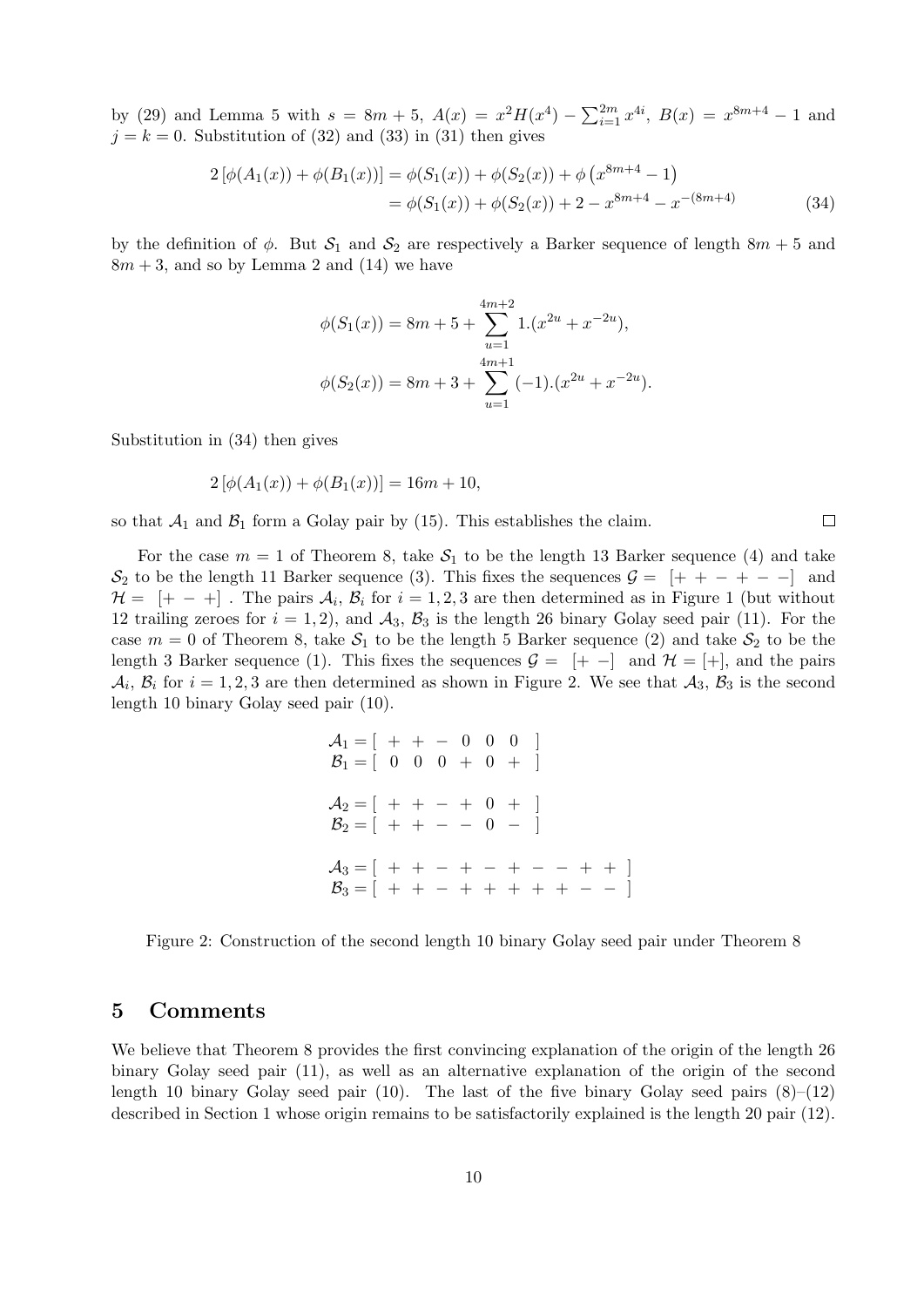Although Theorem 8 is valid for all integers  $m \geq 0$ , it cannot be used to produce binary Golay pairs of length  $16m + 10$  for  $m > 1$  because the supply of odd-length Barker sequences runs out at length 13, by Theorem 1. This can also be explained by noting that the "gap number" of the binary Golay pair  $A_3$ ,  $B_3$  constructed in Theorem 8 (namely the number of internal zeroes in the pair  $\mathcal{A}_2$ ,  $\mathcal{B}_2$  resulting from (20)) is 1, and appealing to the result of Eliahou, Kervaire and Saffari [5, Thm. 4.8] that any binary Golay pair with a gap number of 1 must have length 10 or 26. (This observation was previously made in [5] in relation to C.H. Yang's Theorem 7, of which Theorem 8 can be viewed as a special case.)

To our knowledge, Theorem 8 is the first result linking binary Golay sequence pairs to oddlength Barker sequences. While we consider this connection to be unexpected, there is a well-known result linking binary Golay sequence pairs and even-length Barker sequences: if  $(A_i)$  is a Barker sequence of even length s, then  $(A_i)$  and  $((-1)^i A_i)$  form a binary Golay sequence pair of length s. This result is used to deduce Corollary 10 from Theorem 9.

**Theorem 9** (Eliahou, Kervaire and Saffari [4], [5]). Suppose there exists a binary Golay sequence pair of even length s. Then s has no prime factor congruent to 3 modulo 4.

Corollary 10. Suppose there exists a Barker sequence of even length s. Then s has no prime factor congruent to 3 modulo 4.

# References

- [1] P.B. Borwein and R.A. Ferguson. A complete description of Golay pairs for lengths up to 100. Mathematics of Computation, 73:967–985, 2003.
- [2] S.Z. Budišin. New complementary pairs of sequences. *Electron. Lett.*, **26**:881–883, 1990.
- [3] J.A. Davis and J. Jedwab. Peak-to-mean power control in OFDM, Golay complementary sequences, and Reed-Muller codes. IEEE Trans. Inform. Theory, 45:2397–2417, 1999.
- [4] S. Eliahou, M. Kervaire, and B. Saffari. A new restriction on the lengths of Golay complementary sequences. J. Combin. Theory  $(A)$ , 55:49-59, 1990.
- [5] S. Eliahou, M. Kervaire, and B. Saffari. On Golay polynomial pairs. Advances App. Math., 12:235–292, 1991.
- [6] F. Fiedler, J. Jedwab, and M.G. Parker. A multi-dimensional approach to the construction and enumeration of Golay complementary sequences. J. Combin. Theory  $(A)$ , 115:753–776, 2008.
- [7] F. Fiedler, J. Jedwab, and A. Wiebe. A new source of seed pairs for Golay sequences of length  $2^m$ . J. Combin. Theory (A). Submitted, 2008.
- [8] M.J.E. Golay. Static multislit spectrometry and its application to the panoramic display of infrared spectra. J. Opt. Soc. Amer., 41:468–472, 1951.
- [9] M.J.E. Golay. Complementary series. IRE Trans. Inform. Theory, IT-7:82–87, 1961.
- [10] M.J.E. Golay. Note on 'Complementary series'. Proc. IRE, **50**:84, 1962.
- [11] S. Jauregui, Jr. Complementary sequences of length 26. IRE Trans. Inform. Theory, IT-8:323, 1962.